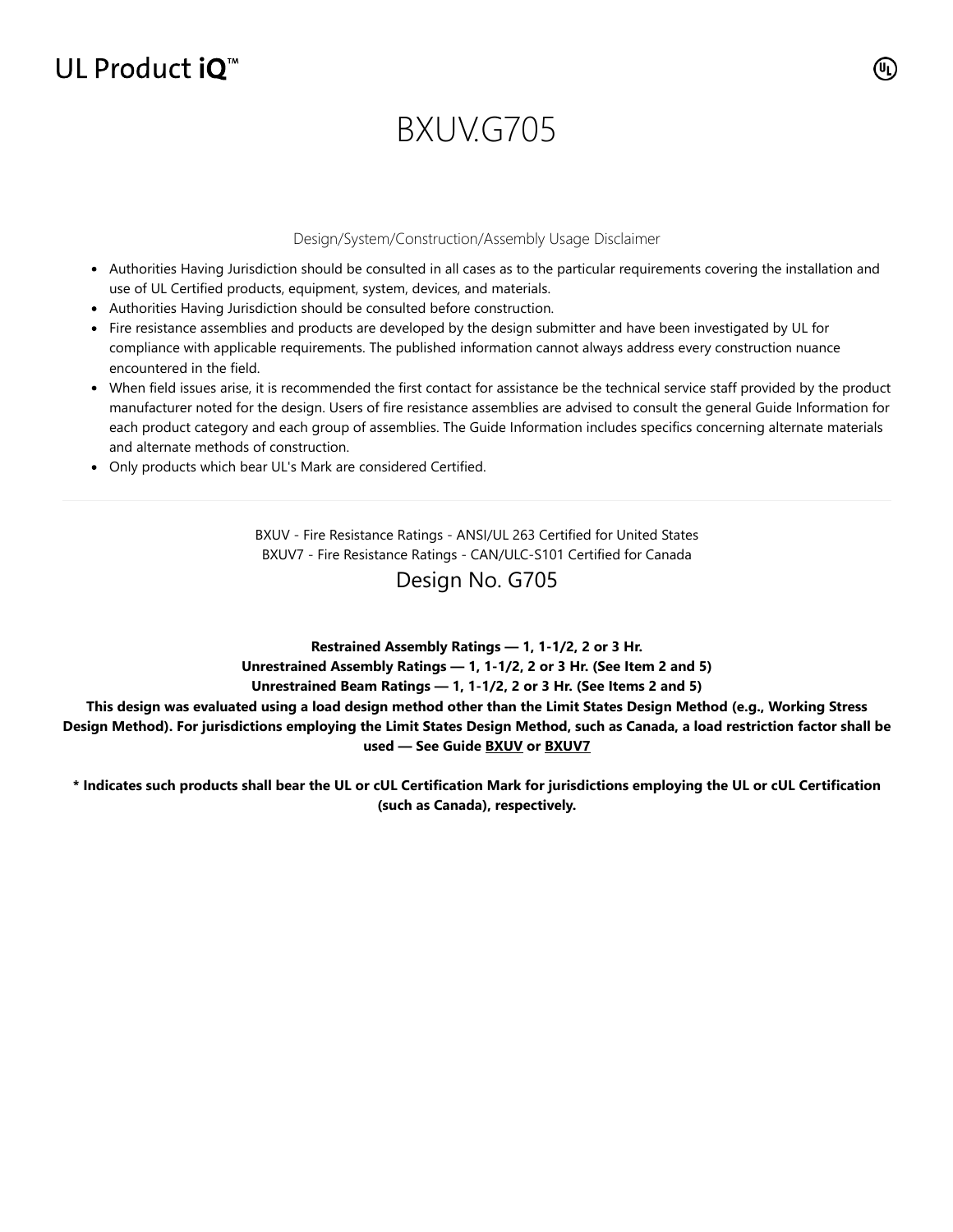



1. **Normal Weight or Light Weight Concrete —** Normal weight concrete: carbonate or siliceous aggregate concrete, 147 to 150 pcf unit weight, 3500 psi compressive strength, vibrated. Lightweight concrete: expanded shale, clay, or slate aggregate by rotary-kiln method, 110 to 118 pcf unit weight, 3000 psi compressive strength, vibrated, 2 oz air entrainment per bag of cement.

For 1, 1-1/2 and 2 h assembly ratings, the 2-3/4 in. concrete topping thickness may be reduced to 2-1/2 in. when non-composite joists are used. The Unrestrained Assembly Rating depends on the type of concrete aggregate and joist spacing as shown below.

#### **Unrestrained Assembly Rating**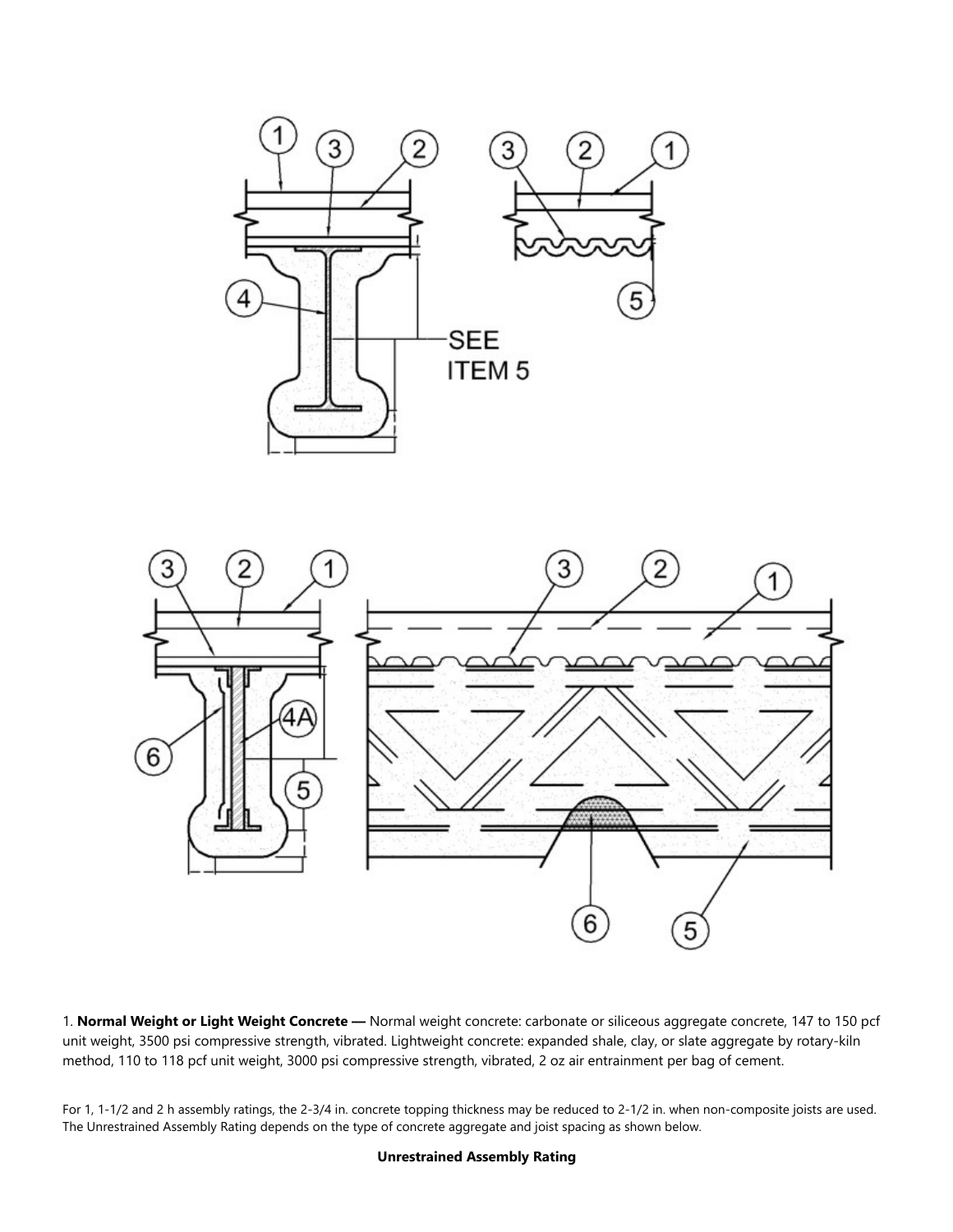|                         | <b>Max Joist Spacing</b><br>3 ft, 6 in. | <b>Joist Spacing Greater</b><br>Than 3 ft, 6 in. O.C. |
|-------------------------|-----------------------------------------|-------------------------------------------------------|
| Light Weight Aggregate  | 1-1/2 h                                 | 1-1/2 h                                               |
| Normal Weight Aggregate | 2 h                                     | 1-1/2 h                                               |

2. **Welded Wire Fabric —** 6x6 in.-W2.0xW2.0 or 6x6-8/8 SWG.

3. **Steel Floor and Form Units —** No. 28 MSG galv corrugated sheet steel min, 2-1/2 in. pitch and 1/2 in. depth of corrugations. Units welded to each joist, 36 welds per 100 sq ft of form units, with at least one weld at each joint or **Classified Steel Floor and Form Units\*** — min 9/16 in. deep, 28 MSG galv or ptd/ptd corrugated deck. Units welded to each beam or joist with 36 welds per 100 sq ft of units, with min one weld at each side joint of units.

**VULCRAFT, DIV OF NUCOR CORP** — Types 0.6 C, 1.0 C or 1.3 C.

#### **NEW MILLENNIUM BUILDING SYSTEMS L L C** — 24 through 36 in. wide, Types 0.6FD, 1.0FD

3A. **Steel Floor and Form Units —** (Not Shown) As an alternate to Item 3, Composite 1-1/2 in. deep, 30, 35 or 36 in. wide, galv steel units. Min gauge is 22 MSG. Welded to supports 12 in. OC. Adjacent units button-punched, welded or screwed together 36 in. OC max along side joints. The concrete thickness shall be measured to the top plane of the steel deck. **VULCRAFT, DIV OF NUCOR CORP** — Types 1.5VL, 1.5VLI.

**NEW MILLENNIUM BUILDING SYSTEMS L L C** — 24 through 36 in. wide, Types 1.5CD, 1.5CDI units may be ptd.

4. **Steel Beam —** W8x28 min size.

4A. **Steel Joists —** As an alternate to Item 4 — Composite or non-composite min 8k1 or min depth and weight shall be 8 in. and 4.9 lb/ft respectively. May be uncoated or provided with a shop coat of paint. Designed per S.J.I. specifications for a max design stress of 30, 000 psi (30 ksi). Welded or bolted to end supports. The top chords shall consist of two angles measuring 1-1/4 by 1-1/4 by 0.127 in. thick. Bottom chords shall consist of two round bars measuring 0.566 in. in diam. or two angles measuring 1 by 1 by 0.125 in. thick. Bearing plates shall consist of two angles measuring 1-1/2 by 2 by 0.188 in. thick and 5-1/16 in. long. Web members shall consist of 0.565 in. diam bars.

4B. **Steel Joists —** As an alternate to Items 4 and 4A, Composite or non-composite min 10k1 or min depth and weight shall be 10 in. and 4.8 lb/ft respectively. May be uncoated or provided with a shop coat of paint. Designed per S.J.I. specifications for a max design yield stress of 50,000 psi (50 ksi). Welded or bolted to end supports. Top chords shall consist of two angles measuring 1-1/4 by 1-1/4 by 0.136 in. thick. Bottom chord shall consist of two angles measuring 1 by 1 by 0.112 in. thick, min. The first diagonal web member at each end shall consist of a min. 0.62 in. diam round bar. All remaining web members shall consist of 0.50 in. diam round bars, min. Bridging per S.J.I. specifications when non-composite joists are used.

4C. **Steel Joists —** As an alternate to Item 4 through 4B — Composite or non-composite min 12k5 or min depth and weight shall be 12 in. and 7.1 lb/ft respectively. May be uncoated or provided with a shop coat of paint. Designed per S.J.I. specifications for a max design stress of 30, 000 psi (30 ksi). Welded or bolted to end supports. Top chords shall consist of two angles measuring 1-1/2 by 1- 1/2 by 0.156 in. thick. Bottom chord shall consist of two round bars measuring 0.675 in. in diam. or two angles measuring 1 by 1 0.125 in. thick. The second web member at each end shall consist of a 0.654 in. diam round bar. Primary web members, including the end web members, shall consist of 0.774 in. diam round bars. All remaining non-primary web members shall consist of 0.5 in. diam round bars. Horizontal bridging (Item 7) per S.J.I. specifications is required when non-composite joists are used.

4D. **Composite Joists —** (Not Shown) — As an alternate to Item 4 through 4C, steel joists designed for full composite action with the concrete slab. Min overall depth 13 in. Min area of joist members shall be 0.708 sq in. for top and bottom chord angles and 0.442 sq in for web. Designated in accordance with SJI Specifications for K-Series joists as revised in November 15, 1989.

4E. **Structural Steel Members\* —** (Not Shown) As an alternate to 4 through 4D — Composite joists with top chord embedded in concrete slab. Welded to end supports. Min area of joist members shall be 0.708 sq in. for top and bottom chord angles and 0.442 sq in. for web.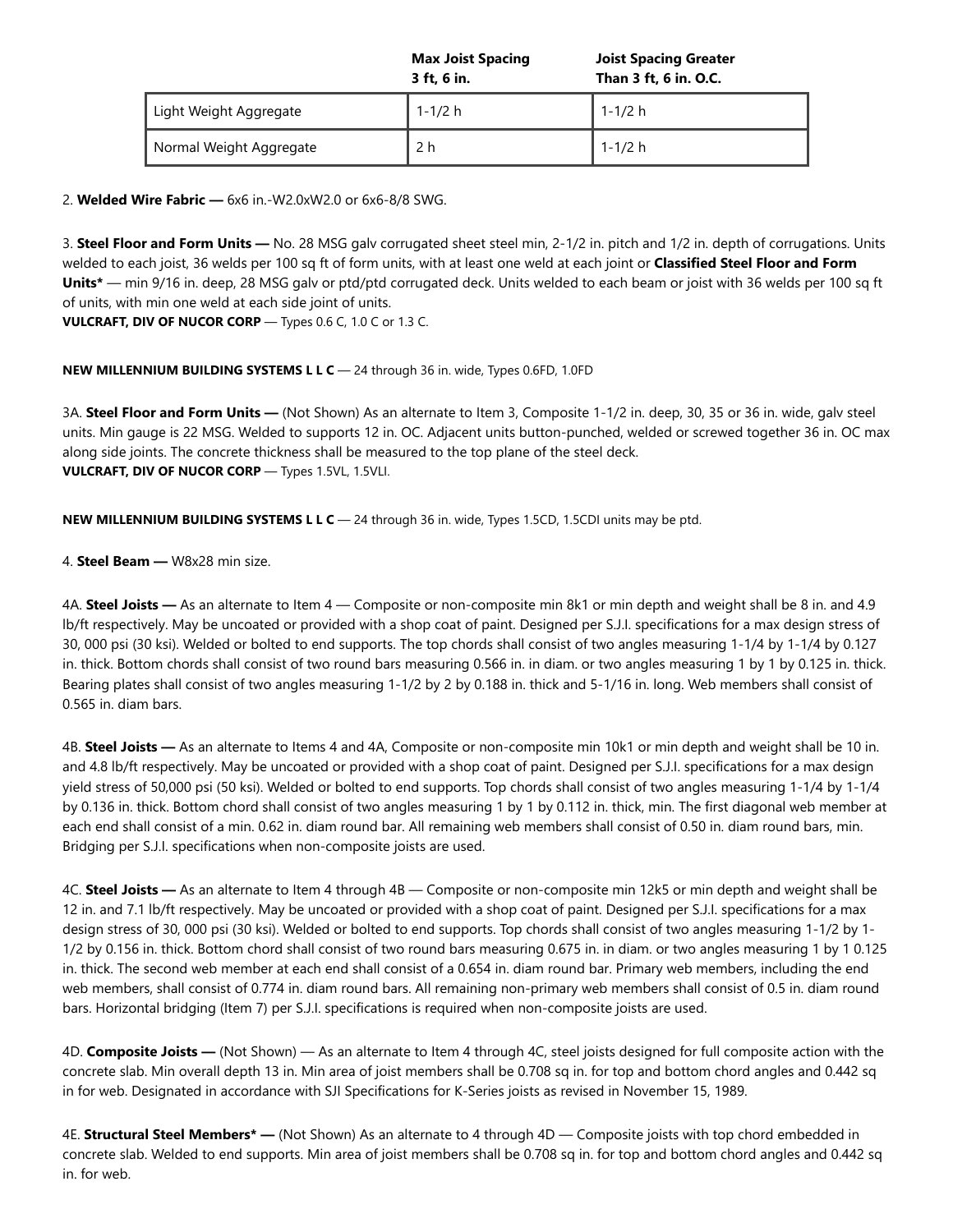#### **VESCOM STRUCTURAL SYSTEMS INC** — Type V.

5. **Spray-Applied Fire Resistive Materials\* —** Applied by mixing with water and spraying in one or more coats to the thicknesses shown below, to steel surfaces which are clean and free of dirt, loose scale, and oil. Use of Type PC-Pre-coat is required on steel floor and form units. Type PC Pre-coat shall be applied to cover approximately 70 percent of the surface. Thickness of Type PC Pre-coat is included in the total thickness of the protection material. Min average and min individual density of 15 and 14 pcf respectively, for Types 300, 300AC, 300ES,, 3000 HS, 300N, 3000, 3000 ES and SB. Min average density and min individual density of 47 and 43pcf, respectively for Type M-II/P. For method of density determination, see design Information Section, Sprayed Material.

|                                                    | <b>Unrestrained</b><br><b>Assembly &amp;</b> |                         | Min                                | <b>W8x28</b>               | 8k1                          |                                   | 12k5<br><b>Joist</b> |                       |
|----------------------------------------------------|----------------------------------------------|-------------------------|------------------------------------|----------------------------|------------------------------|-----------------------------------|----------------------|-----------------------|
| <b>Restrained</b><br><b>Assembly</b><br>Rating, Hr | <b>Beam</b><br>Rating,<br>Hr                 | Concrete<br><b>Type</b> | <b>Deck</b><br><b>Thkns</b><br>In. | <b>Beam</b><br>(Item<br>4) | <b>Joist</b><br>(Item<br>4A) | 10k1<br><b>Joist</b><br>(Item 4B) | (Item<br>4C)         | Joist (Item 4D,<br>4E |
| $\mathbf{1}$                                       | $\mathbf{1}$                                 | <b>NW</b>               | 1/2                                | 5/16                       | $\mathbf{1}$                 | 15/16                             | $9/16+$              | $1 - 1/2$             |
| $1 - 1/2$                                          | $1 - 1/2$                                    | <b>NW</b>               | 1/2                                | 9/16                       | 1<br>9/16                    | $1 - 1/4$                         | $\mathbf{1}$         | $1 - 1/2$             |
| $\overline{2}$                                     | 1                                            | <b>NW</b>               | 1/2                                | 5/16                       | $\overline{2}$<br>1/16       | $1 - 1/8$                         | $1 - 3/8$            | $1 - 1/2$             |
| $\overline{2}$                                     | $\overline{c}$                               | <b>NW</b>               | 1/2                                | 11/16                      | $\overline{2}$<br>1/16       | $1 - 9/16$                        | $1 - 3/8$            | $1 - 1/2$             |
| 3                                                  | $1 - 1/2$                                    | <b>NW</b>               | 1/2                                | 9/16                       |                              | $1 - 15/16$                       | $2 - 1/4$            | $1 - 1/2$             |
| 3                                                  | 3                                            | <b>NW</b>               | $\mathbf{1}$                       | $1 -$<br>1/16              |                              | $2 - 9/16$                        | $2 - 1/4$            | $2 - 1/4$             |
| $\mathbf{1}$                                       | $\mathbf{1}$                                 | LW                      | 1/2                                | 5/16                       | $1 - 1/8$                    | $1 - 1/16$                        | $9/16+$              | $1 - 1/2$             |
| $1 - 1/2$                                          | $1 - 1/2$                                    | LW                      | 1/2                                | 9/16                       | $1 - 3/4$                    | $1 - 1/2$                         | $\mathbf{1}$         | $1 - 1/2$             |
| $\overline{2}$                                     | 1                                            | LW                      | 1/2                                | 5/16                       | $2 - 1/4$                    | $1 - 7/16$                        | $1 - 3/8$            | $1 - 1/2$             |
| $\overline{c}$                                     | $\overline{c}$                               | LW                      | 1/2                                | 11/16                      | $2 - 1/4$                    | $1 - 13/16$                       | $1 - 3/8$            | $1 - 1/2$             |
| 3                                                  | $1 - 1/2$                                    | LW                      | 1/2                                | 9/16                       | $\overline{\phantom{m}}$     | $2 - 1/2$                         | $2 - 1/4$            | $1 - 1/2$             |
| 3                                                  | 3                                            | LW                      | $\mathbf{1}$                       | $1 -$<br>1/16              |                              | $2 - 7/8$                         | $2 - 1/4$            | $2 - 1/4$             |

#### **Min Thkns Spray Applied Resistive Mtl, In.**

+ - When bottom chords consist of 1 by 1 by 0.125 in. thick steel angles. The thickness of spray-applied fire resistive material shall be increased by 1/4 in. on the bottom chord only.

**BERLIN CO LTD** — Types 300, 300ES, 300N, 400 or SB; Types M-II, TG or M-II/P

**GREENTECH ASIA PACIFIC SDN BDH** — Types 300, 300ES, 300HS, or 400; Types M-II or M-II/P

**GREENTECH THERMAL INSULATION PRODUCTS MFG CO L L C** — Types 300, 300AC, 400, or 400AC; Types M-II, TG or M-II/P

**ISOLATEK INTERNATIONAL** — Types 300, 300AC, 300ES, 300HS, 300N, SB, 400, 400AC, 400ES, 3000, 3000ES; Types M-II, TG or M-II/P

**NEWKEM PRODUCTS CORP** — Types 300, 300ES, 300N, 400, or SB; Types M-II, TG or M-II/P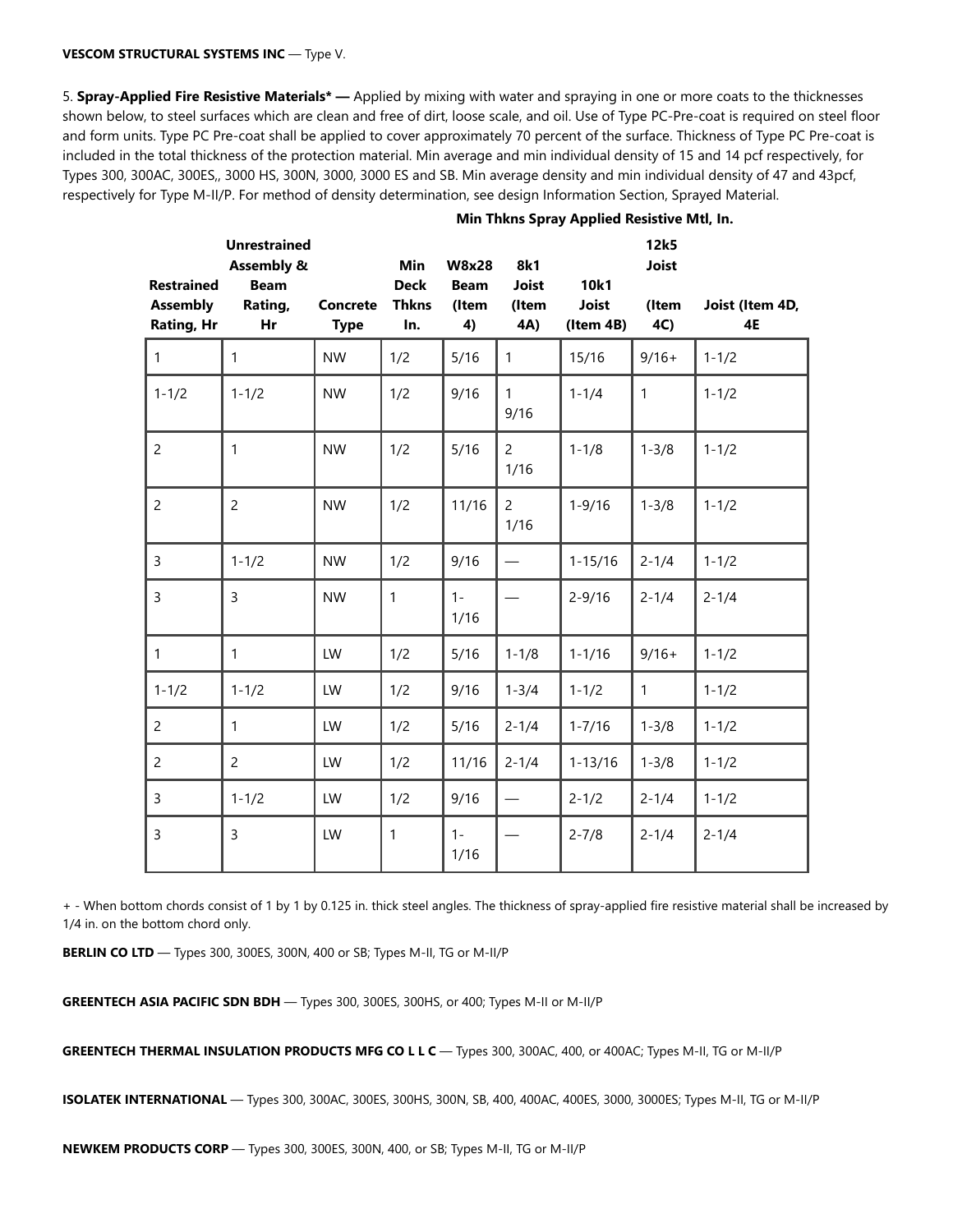5A. **Sprayed Fiber Insulation\* —** (Optional, Not Shown) — Spray applied fiber insulation applied over Spray-Applied Fire Resistive Material (Item 5) on both steel floor and form units (Item 3) and supports (Item 4). Sprayed fiber insulation may be over Spray-Applied Fire Resistive Material (Item 5) according to the following tables:

| Installed SFRM Thickness (in.) on Deck |    | <b>SFRM Density (pcf)</b> |    |    |  |
|----------------------------------------|----|---------------------------|----|----|--|
|                                        | 15 | 22                        | 44 | 47 |  |
| 1/2                                    | 8  | 8                         | 8  | 8  |  |
|                                        | 8  | 8                         | 8  | 8  |  |

#### **Allowable Spray-Applied Fiber Insulation Thickness Over Steel Deck**

| Installed SFRM Thickness (in.) on Deck | <b>SFRM Density (pcf)</b> |             |           |           |
|----------------------------------------|---------------------------|-------------|-----------|-----------|
|                                        | 15                        | 22          | 44        | 47        |
| 5/16                                   | $4 - 5/16$                | $6 - 5/16$  | 8         | 8         |
| 9/16                                   | $3 - 3/16$                | $4 - 11/16$ | 8         | -8        |
| 11/16                                  | $2 - 11/16$               | $3 - 15/16$ | 8         | -8        |
| $1 - 1/16$                             | $1 - 1/16$                | $1 - 9/16$  | $5 - 1/2$ | $5 - 7/8$ |

#### **Allowable Spray-Applied Fiber Insulation Thickness Over Beam**

#### **Allowable Spray-Applied Fiber Insulation Thickness Over Joist**

| Installed SFRM Thickness (in.) on Deck | SFRM Density (pcf) |             |         |         |
|----------------------------------------|--------------------|-------------|---------|---------|
|                                        | 15                 | 22          | 44      | 47      |
| 9/16                                   | 8                  | 8           | $\,8\,$ | 8       |
| 13/16                                  | 8                  | 8           | 8       | 8       |
| 15/16                                  | 8                  | 8           | $\,8\,$ | $\,8\,$ |
| $1 - 1/12$                             | $7 - 11/16$        | 8           | 8       | 8       |
| $1 - 1/8$                              | $7 - 1/2$          | 8           | $\,8\,$ | 8       |
| $1 - 1/4$                              | $6 - 15/16$        | 8           | 8       | 8       |
| $1 - 3/8$                              | $6 - 7/16$         | 8           | 8       | 8       |
| $1 - 7/16$                             | $6 - 3/16$         | 8           | $\, 8$  | 8       |
| $1 - 1/2$                              | $5 - 7/8$          | $\,8\,$     | $\,8\,$ | 8       |
| $1 - 9/16$                             | $5 - 5/8$          | 8           | $\, 8$  | 8       |
| $1 - 3/4$                              | $4 - 13/16$        | $7 - 1/16$  | $\,8\,$ | 8       |
| $1 - 13/16$                            | $4 - 9/16$         | $6 - 11/16$ | $\, 8$  | 8       |
| $1 - 15/16$                            | 4                  | $5 - 7/8$   | $\,8\,$ | 8       |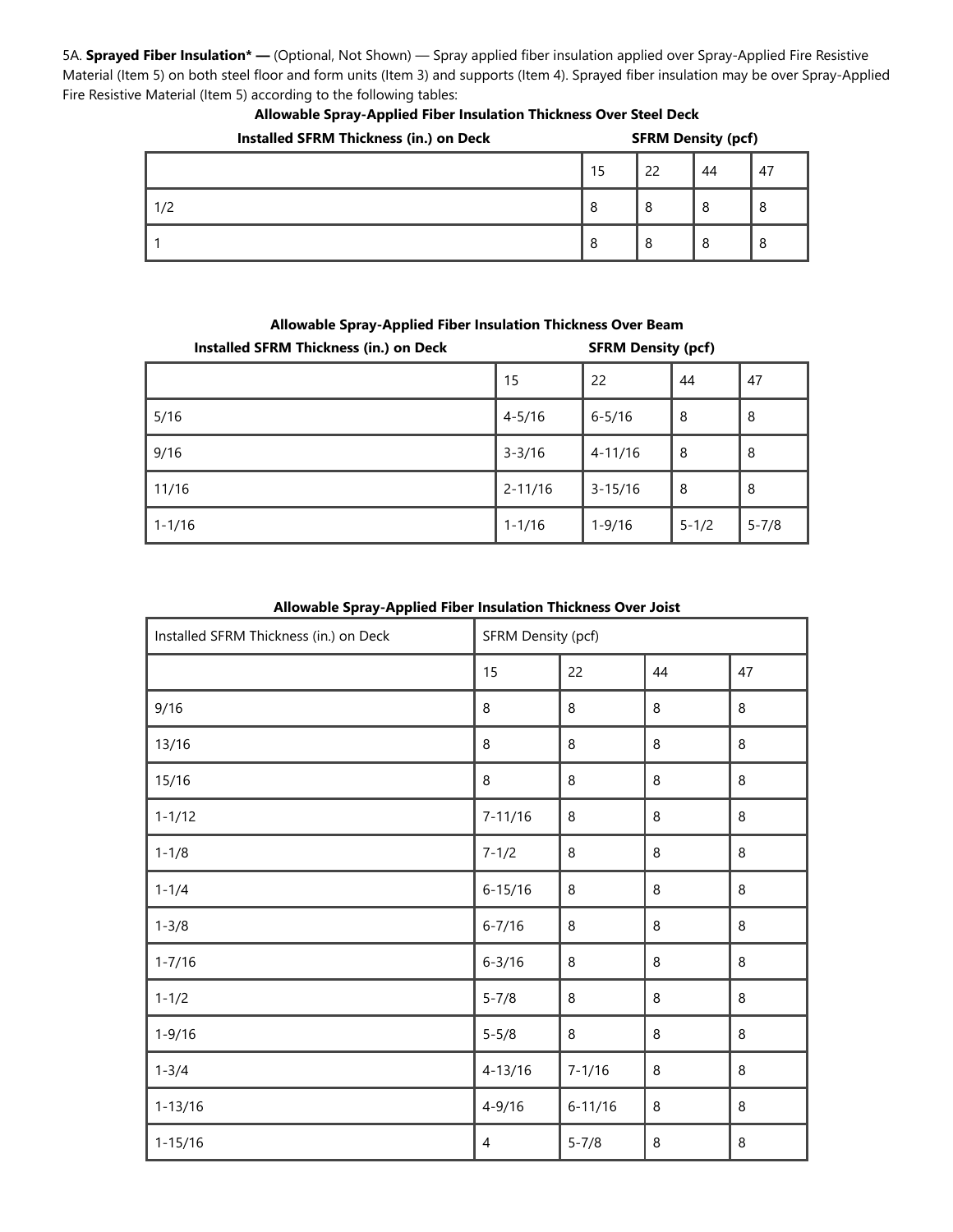| $2 - 1/16$ | $3 - 1/2$   | $5 - 1/8$   | 8           | 8           |
|------------|-------------|-------------|-------------|-------------|
| $2 - 1/4$  | $2 - 11/16$ | $3 - 15/16$ | $7 - 7/8$   | 8           |
| $2 - 1/2$  | $1 - 5/8$   | $2 - 3/8$   | $4 - 11/16$ | $5 - 1/16$  |
| $2 - 9/16$ | $1 - 5/16$  | $1 - 15/16$ | $3 - 15/16$ | $4 - 3/16$  |
| $2 - 7/8$  | 0           | 0           | $\mathbf 0$ | $\mathbf 0$ |

#### **INTERNATIONAL CELLULOSE CORP** — Type K13, URE-K, or Sonospray FC

5B. **Sprayed Fiber Insulation\* —** (Optional, Not Shown) — Spray applied fiber insulation, Classified for Noncombustible Building Materials (BICW), having a maximum applied density of 3.5 pcf, applied over Spray-Applied Fire Resistive Material (Item 5) on both steel floor and form units (Item 3) and supports (Item 4). Sprayed fiber insulation may be over Spray-Applied Fire Resistive Material (Item 5) according to the following tables:

## **Allowable Spray-Applied Fiber Insulation Thickness Over Steel Deck**

| Installed SFRM Thickness (in.) on Deck | <b>SFRM Density (pcf)</b> |    |    |    |  |
|----------------------------------------|---------------------------|----|----|----|--|
|                                        | 15                        | 22 | 44 | 47 |  |
| 1/2                                    |                           |    |    |    |  |
|                                        |                           |    |    |    |  |

## **Allowable Spray-Applied Fiber Insulation Thickness Over Beam**

| Installed SFRM Thickness (in.) on Beam | <b>SFRM Density (pcf)</b> |    |    |    |  |
|----------------------------------------|---------------------------|----|----|----|--|
|                                        | 15                        | 22 | 44 | 47 |  |
| 5/16                                   |                           |    |    |    |  |
| 9/16                                   |                           |    |    |    |  |
| 11/16                                  |                           |    |    |    |  |
| $1 - 1/16$                             | $3 \frac{1}{2}$           |    |    |    |  |

## **Allowable Spray-Applied Fiber Insulation Thickness Over Joist**

| Installed SFRM Thickness (in.) on Joist | <b>SFRM Density (pcf)</b> |    |    |    |  |
|-----------------------------------------|---------------------------|----|----|----|--|
|                                         | 15                        | 22 | 44 | 47 |  |
| 9/16                                    |                           |    |    |    |  |
| 13/16                                   |                           |    |    |    |  |
| 15/16                                   |                           |    |    |    |  |
| $1 - 1/12$                              |                           |    |    |    |  |
| $1 - 1/8$                               |                           |    |    |    |  |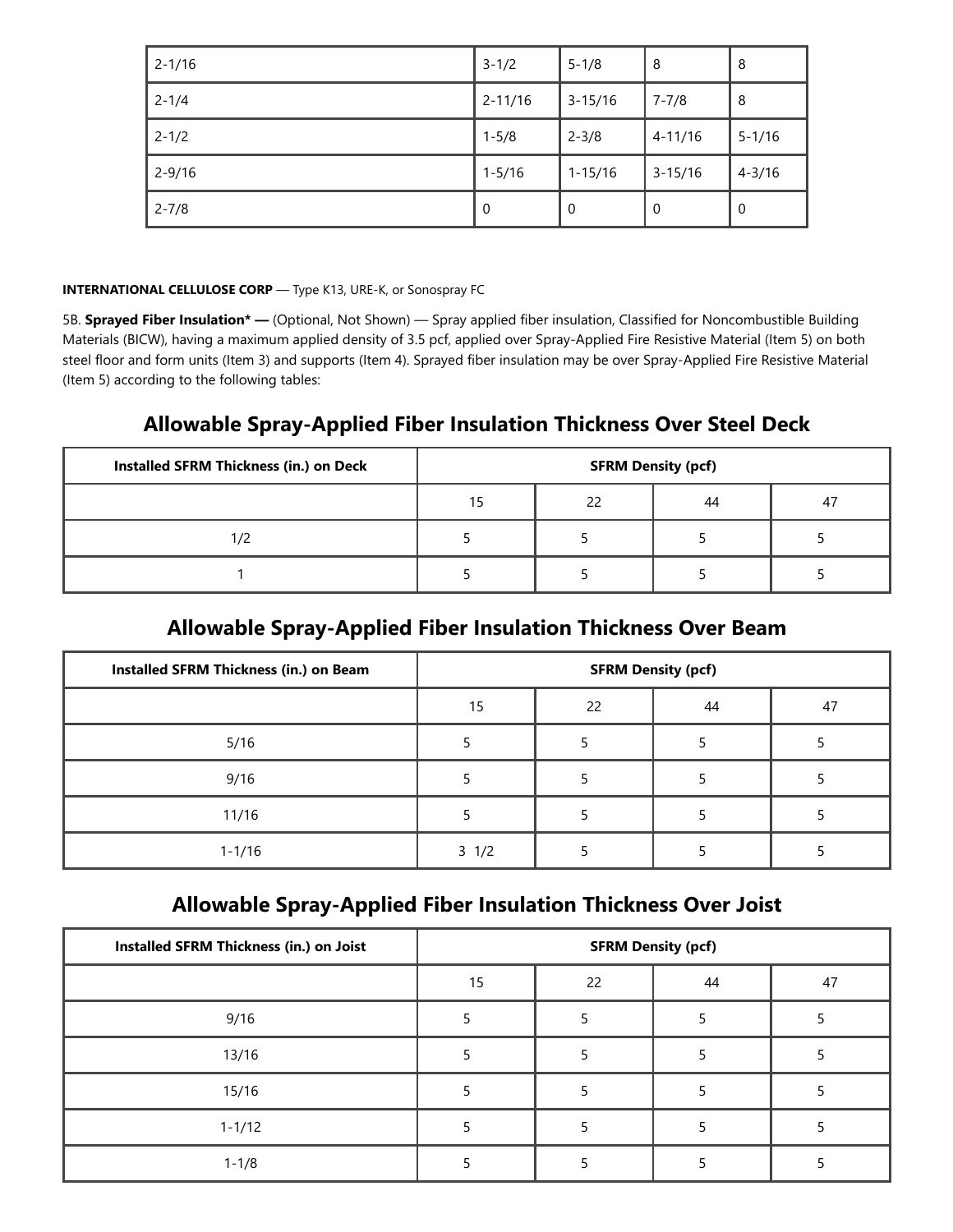| $1 - 1/4$   | $\sqrt{5}$      | 5               | 5                | 5                |
|-------------|-----------------|-----------------|------------------|------------------|
| $1 - 3/8$   | $\sqrt{5}$      | 5               | $\overline{5}$   | 5                |
| $1 - 7/16$  | $\overline{5}$  | 5               | 5                | 5                |
| $1 - 1/2$   | 5               | 5               | $\sqrt{5}$       | 5                |
| $1 - 9/16$  | 5               | 5               | $\sqrt{5}$       | 5                |
| $1 - 3/4$   | 4 13/16         | 5               | $\sqrt{5}$       | 5                |
| $1 - 13/16$ | 4 9/16          | 5               | 5                | $5\phantom{.0}$  |
| $1 - 15/16$ | $\overline{4}$  | 5               | $\overline{5}$   | 5                |
| $2 - 1/16$  | $3 \frac{1}{2}$ | 5               | $\overline{5}$   | 5                |
| $2 - 1/4$   | 2 11/16         | 3 15/16         | $\sqrt{5}$       | 5                |
| $2 - 1/2$   | $1 \frac{5}{8}$ | $2 \frac{3}{8}$ | 4 11/16          | 5                |
| $2 - 9/16$  | $1\,5/16$       | 1 15/16         | 3 15/16          | $4 \frac{3}{16}$ |
| $2 - 7/8$   | $\pmb{0}$       | $\mathbf 0$     | $\boldsymbol{0}$ | $\mathbf 0$      |

#### **THERMACOUSTICS IND** — Type TC-417

6. **Metal Lath —** (Optional) — Metal lath may be used to facilitate the spray application of spray-applied resistive material on steel bar joists and trusses. The diamond mesh, 3/8 in. expanded steel lath, 1.7 to 3.4 lb/sq yd is secured to one side of each steel joist with No. 18 SWG galv steel wire at joist web and bottom chord members, spaced 15 in. O.C. max. When used, the metal lath is to be fully covered with spray-applied resistive material with no min thickness requirements.

6A. **Glass Fiber Mesh —** (Optional, Not Shown) — As an alternate to metal lath (Item 6), min 3/32 in. sq mesh, coated fiberglass scrim fabric, weighing a min of 1.9 oz per sq yd or, polypropylene fabric mesh, weighing approximately 1.25 oz per sq yd or equivalent may be used to facilitate spray application. The mesh shall be attached to one side of each joist web member. The method of attachment must be sufficient to hold the mesh and fire protection material during application and curing of the material. Suitable methods of attachment include hairpins, 18 SWG galv steel tie wire or hot melted glue. Hairpin clips are nom 1-1/4 in. long by 1/2 in. wide made of 0.064 in. diam steel wire. Hairpin clips or tie wire located near top and bottom and at intermediate points along each web member to firmly secure the fabric to the joist.

6B. **Metal Lath —** Not Shown) — Required with Types M-II, TG and M-II/P. Metal lath shall be 3/8 in. expanded diamond mesh, weighing 2.5 lb per sq yd. Secured to underside of steel deck with No. 12 by 3/8 in. pan head self-drilling, self-tapping screws and steel washers with an outside diam of 1/2 in. screws spaced 12 in. OC in both directions with lath edges overlapped approx 3 in.

7. **Horizontal Bridging —** (Not Shown) — Min 1-1/4x1-1/4x1/8 in. thick steel angles for use with non-composite joists (Item 4 and 4A). Number and spacing per Steel Joist Institute specifications. Welded to top and bottom chord of the joists. Min thickness of sprayapplied resistive material on bridging angles is min thickness on steel joist.

#### **\* Indicates such products shall bear the UL or cUL Certification Mark for jurisdictions employing the UL or cUL Certification (such as Canada), respectively.**

Last Updated on 2021-05-11

The appearance of a company's name or product in this database does not in itself assure that products so identified have been manufactured under UL's Follow-Up Service. Only those products bearing the UL Mark should be considered to be Certified and covered under UL's Follow-Up Service. Always look for the Mark on the product.